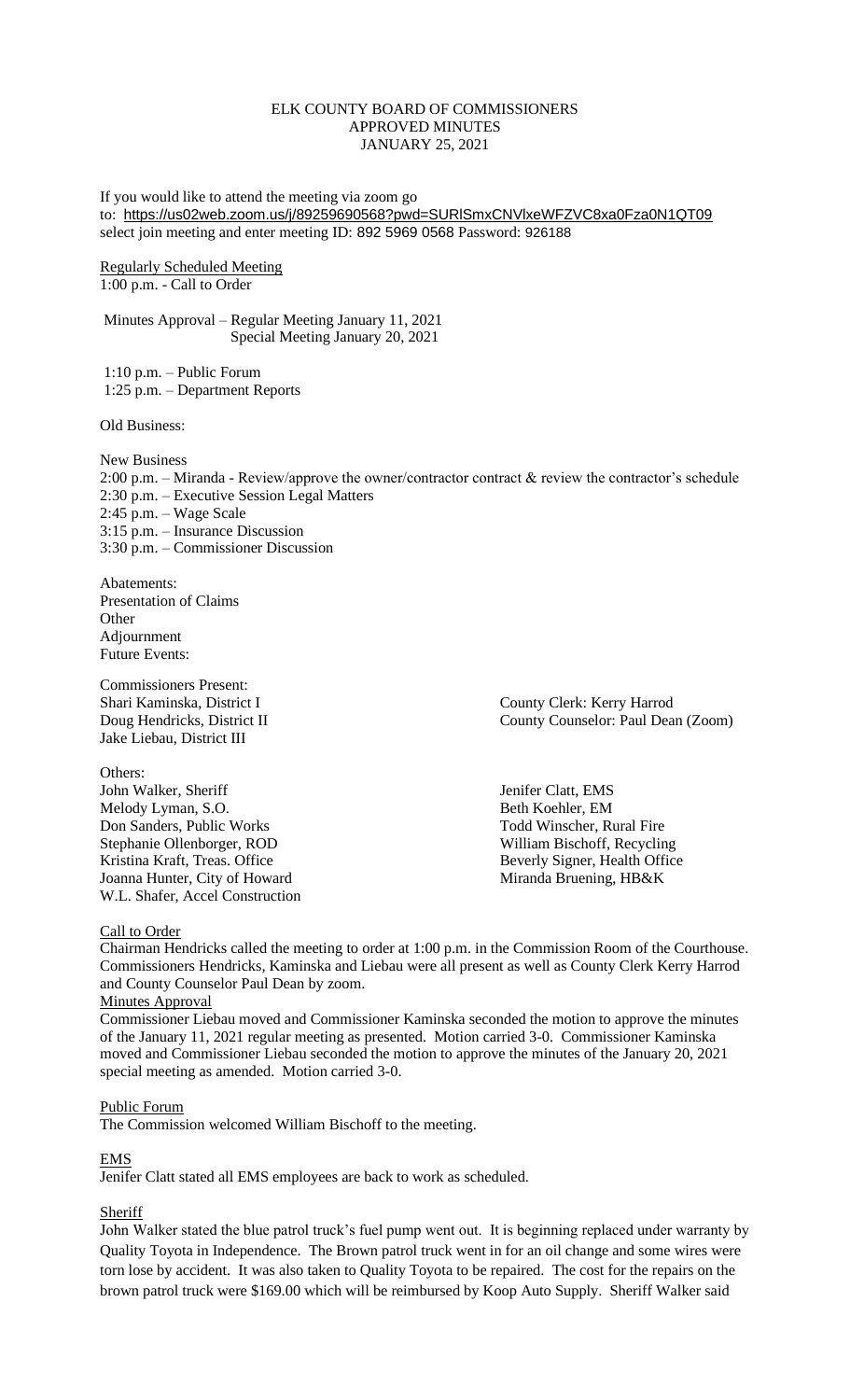the Sheriff's Office has paired up with Tiger Commissary to handle the inmate's commissary. Sheriff Walker wanted to thank Don Sanders, Joe Love and Steven Heinen for their time spent working on the jail controller in the office that runs the jail doors. Several search warrants were served in Montgomery County dealing with the recent thefts in Longton. A 55" tv was installed to conduct zoom meetings with. The Office is in need of two new printers due to the old ones no longer being supported. The north tower at Flint Oak is going up and down on the digital side. A technician will look into the issue with the tower. The E-Dispatch System will be updated this week. Sheriff Walker stated he has put in a grant with Ford Motor Company. This grant is for 5,000 masks which was granted to the Sheriff's Office. The Sheriff's Office is fully staffed at this time. Sheriff Walker will be attending Sheriff's school March 8<sup>th</sup>-12<sup>th</sup> and March 22<sup>nd</sup>-26<sup>th</sup>. In April there will be a SAMS Conference Sheriff Walker would like to attend. The Fall Sheriff's Conference will be November 2<sup>nd</sup>-4<sup>th</sup> at Mulvane. The EMS Department will be conducting a CPR class for the sheriff employees. County Attorney Jill Gillett will be conducting a crime scene and a DUI class for the sheriff employees. Sandy Surber with KHP will be coming down to do a class with the dispatchers over the State Computer System. Sheriff Walker would like to increase the amount of jail keep which is currently \$5.00 a meal per inmate but would like to wait a few months to determine costs.

### Rural Fire

Todd Winscher stated the reports for 2020 finished and he will present them at the next meeting. Mr. Winscher has located two rescue trucks that he will bring information in on at the next meeting.

### Emergency Management

Beth Koehler handed out paperwork to be completed for the Commissioner's credentialing badges.

### Public Works

Road

Don Sanders stated he has contacted a local contractor on some concrete work to be done on the corners of Road 28 South of Fall River. Commissioner Liebau will give Mr. Sanders a number of another contractor for an additional quote. Mr. Sanders stated they have placed several help wanted ads in the surrounding newspapers and our local newspaper. The department is down three employees at this time. Mr. Sanders is interested in creating an internship program to help find employees that want to work and live in Elk County.

#### Maintenance

Don Sanders stated the Register of Deeds Office is a little behind on the electrical work. The flooring will be going in this Friday.

### Airport

Mr. Sanders contacted KDOT regarding a grant that will be coming out later this spring for runway maintenance.

### Review/Approve Contracts

Miranda Bruening with HB&K stated the Notice to Proceed has been given to Accel Construction. Discussion was had regarding the contracts and value engineering of the EMS/Health Facility. Ms. Bruening said there are eight value engineering options.

- 1. Change Denlar Stainless steel hoods with Broan 30" residential range hoods with Guardian Fire Suppression System to save \$8,500.
- 2. Change Copper and insulation to PEX to save \$1,950.
- 3. Alternate Plumbing fixtures to save \$1,700.
- 4. Use standard wall hydrants in lieu of boxed wall hydrants to save \$600.
- 5. Alternate light fixtures to save \$1,075.
- 6. Use aluminum feeders for service panel P1 and P2 to save \$2,800.
- 7. Delete panel P2 to make P1 a two-section panel to save \$1,880.
- 8. Change landscaping to one of the four options given. 1) 4530sf of Bermuda sod between drives and Bermuda seeding the outer area consisting of 8470sf to save \$1,250. 2) 1350sf of Bermuda hydro seeding all base bid areas to save \$2,150. 3) 4530sf of fescue sod between drives and fescue seeding the outer area consisting of 8470sf for a savings of \$1,816. 4) 13500sf of fescue hydro seeding all base bid areas to save \$3,200.

The Commission approved the changes of numbers 1, 2, 3, 5, 7 and numbers 4, 6, and 8 are pending. Commissioner Kaminska moved and Commissioner Liebau seconded the motion to execute the contract between Elk County and Accel Construction for the construction of the EMS/Health Department Building. Motion carried 3-0.

### Old Business

The Fence Viewer Order between Hendricks and Gomez has met fencing requirements.